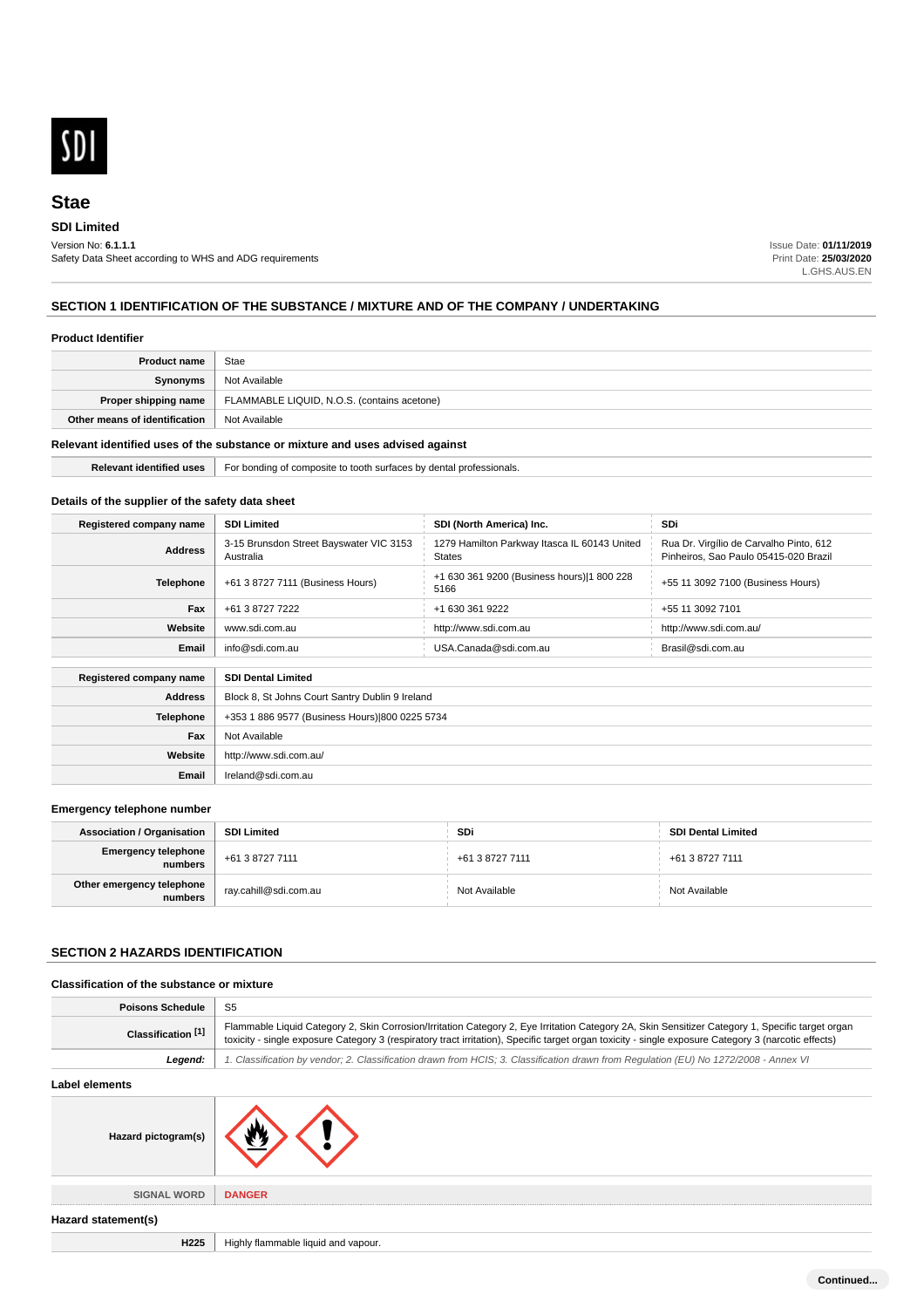| H315 | Causes skin irritation.              |
|------|--------------------------------------|
| H319 | Causes serious eye irritation.       |
| H317 | May cause an allergic skin reaction. |
| H335 | May cause respiratory irritation.    |
| H336 | May cause drowsiness or dizziness.   |
|      |                                      |

#### **Precautionary statement(s) Prevention**

| P210             | Keep away from heat/sparks/open flames/hot surfaces. - No smoking.                |
|------------------|-----------------------------------------------------------------------------------|
| P271             | Use only outdoors or in a well-ventilated area.                                   |
| P280             | Wear protective gloves/protective clothing/eye protection/face protection.        |
| P240             | Ground/bond container and receiving equipment.                                    |
| P <sub>241</sub> | Use explosion-proof electrical/ventilating/lighting/intrinsically safe equipment. |
| P242             | Use only non-sparking tools.                                                      |
| P243             | Take precautionary measures against static discharge.                             |
| P <sub>261</sub> | Avoid breathing mist/vapours/spray.                                               |
| P272             | Contaminated work clothing should not be allowed out of the workplace.            |

### **Precautionary statement(s) Response**

| P321           | Specific treatment (see advice on this label).                                                                                   |
|----------------|----------------------------------------------------------------------------------------------------------------------------------|
| P362           | Take off contaminated clothing and wash before reuse.                                                                            |
| P370+P378      | In case of fire: Use alcohol resistant foam or normal protein foam for extinction.                                               |
| P302+P352      | IF ON SKIN: Wash with plenty of water.                                                                                           |
| P305+P351+P338 | IF IN EYES: Rinse cautiously with water for several minutes. Remove contact lenses, if present and easy to do. Continue rinsing. |
| P312           | Call a POISON CENTER or doctor/physician if you feel unwell.                                                                     |
| P333+P313      | If skin irritation or rash occurs: Get medical advice/attention.                                                                 |
| P337+P313      | If eye irritation persists: Get medical advice/attention.                                                                        |
| P303+P361+P353 | IF ON SKIN (or hair): Remove/Take off immediately all contaminated clothing. Rinse skin with water/shower.                       |
| P304+P340      | IF INHALED: Remove victim to fresh air and keep at rest in a position comfortable for breathing.                                 |

### **Precautionary statement(s) Storage**

| <b>DA02.D225</b> | Store<br>u well-ventilated place<br>cool.<br>ın.<br>Keep<br>. |
|------------------|---------------------------------------------------------------|
| P405             | ™**∩r<br>$\sqrt{2}$<br>.                                      |

# **Precautionary statement(s) Disposal**

**P501** Dispose of contents/container to authorised hazardous or special waste collection point in accordance with any local regulation.

# **SECTION 3 COMPOSITION / INFORMATION ON INGREDIENTS**

#### **Substances**

See section below for composition of Mixtures

#### **Mixtures**

| <b>CAS No</b> | %[weight] | Name            |
|---------------|-----------|-----------------|
| 67-64-1       | 50-55     | acetone         |
| Not Available | $20 - 40$ | acrylic monomer |

# **SECTION 4 FIRST AID MEASURES**

**Description of first aid measures**

| <b>Eye Contact</b>  | If this product comes in contact with the eyes:<br>Immediately hold eyelids apart and flush the eye continuously with running water.<br>Ensure complete irrigation of the eye by keeping eyelids apart and away from eye and moving the eyelids by occasionally lifting the upper<br>and lower lids.<br>▶ Continue flushing until advised to stop by the Poisons Information Centre or a doctor, or for at least 15 minutes.<br>Transport to hospital or doctor without delay.<br>► Removal of contact lenses after an eye injury should only be undertaken by skilled personnel. |
|---------------------|-----------------------------------------------------------------------------------------------------------------------------------------------------------------------------------------------------------------------------------------------------------------------------------------------------------------------------------------------------------------------------------------------------------------------------------------------------------------------------------------------------------------------------------------------------------------------------------|
| <b>Skin Contact</b> | If skin contact occurs:<br>Inmediately remove all contaminated clothing, including footwear.<br>Flush skin and hair with running water (and soap if available).<br>▶ Seek medical attention in event of irritation.                                                                                                                                                                                                                                                                                                                                                               |
| Inhalation          | If fumes or combustion products are inhaled remove from contaminated area.<br>Lay patient down. Keep warm and rested.<br>▶ Prostheses such as false teeth, which may block airway, should be removed, where possible, prior to initiating first aid procedures.<br>Apply artificial respiration if not breathing, preferably with a demand valve resuscitator, bag-valve mask device, or pocket mask as trained.<br>Perform CPR if necessary.                                                                                                                                     |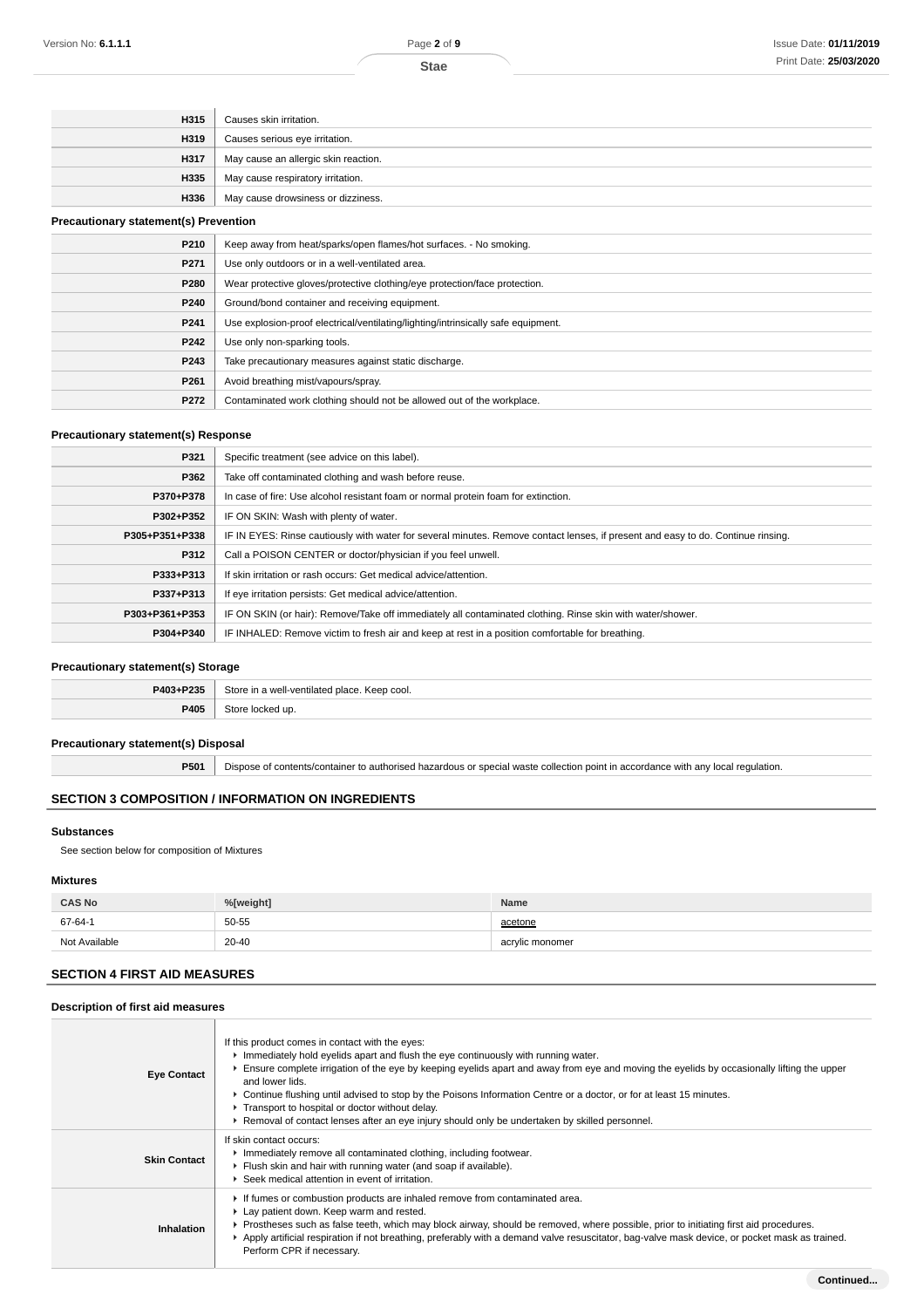|           | Transport to hospital, or doctor, without delay. |
|-----------|--------------------------------------------------|
| Ingestion | Seek medical attention.                          |
|           |                                                  |

**Indication of any immediate medical attention and special treatment needed**

Treat symptomatically.

## **SECTION 5 FIREFIGHTING MEASURES**

### **Extinguishing media**

- Alcohol stable foam.
- ▶ Dry chemical powder.
- $\triangleright$  BCF (where regulations permit). ▶ Carbon dioxide.
- Water spray or fog Large fires only.

#### **Special hazards arising from the substrate or mixture**

| <b>Fire Incompatibility</b>    | None known.                                                                                                                                                                                                                                                                                                                                                                                                                                                                                                                                                                                                                                                                                                                                                                                  |  |
|--------------------------------|----------------------------------------------------------------------------------------------------------------------------------------------------------------------------------------------------------------------------------------------------------------------------------------------------------------------------------------------------------------------------------------------------------------------------------------------------------------------------------------------------------------------------------------------------------------------------------------------------------------------------------------------------------------------------------------------------------------------------------------------------------------------------------------------|--|
| <b>Advice for firefighters</b> |                                                                                                                                                                                                                                                                                                                                                                                                                                                                                                                                                                                                                                                                                                                                                                                              |  |
| <b>Fire Fighting</b>           | Alert Fire Brigade and tell them location and nature of hazard.<br>May be violently or explosively reactive.<br>▶ Wear breathing apparatus plus protective gloves in the event of a fire.<br>▶ Prevent, by any means available, spillage from entering drains or water course.<br>Consider evacuation (or protect in place).<br>Fight fire from a safe distance, with adequate cover.<br>If safe, switch off electrical equipment until vapour fire hazard removed.<br>► Use water delivered as a fine spray to control the fire and cool adjacent area.<br>Avoid spraying water onto liquid pools.<br>Do not approach containers suspected to be hot.<br>Cool fire exposed containers with water spray from a protected location.<br>If safe to do so, remove containers from path of fire. |  |
| <b>Fire/Explosion Hazard</b>   | Liquid and vapour are highly flammable.<br>Severe fire hazard when exposed to heat, flame and/or oxidisers.<br>▶ Vapour may travel a considerable distance to source of ignition.<br>► Heating may cause expansion or decomposition leading to violent rupture of containers.<br>• On combustion, may emit toxic fumes of carbon monoxide (CO).<br>Combustion products include:<br>carbon dioxide (CO2)<br>other pyrolysis products typical of burning organic material.                                                                                                                                                                                                                                                                                                                     |  |
| <b>HAZCHEM</b>                 | $-3YE$                                                                                                                                                                                                                                                                                                                                                                                                                                                                                                                                                                                                                                                                                                                                                                                       |  |

# **SECTION 6 ACCIDENTAL RELEASE MEASURES**

**Personal precautions, protective equipment and emergency procedures**

See section 8

#### **Environmental precautions**

See section 12

# **Methods and material for containment and cleaning up**

| <b>Minor Spills</b> | Remove all ignition sources.<br>Clean up all spills immediately.<br>Avoid breathing vapours and contact with skin and eyes.<br>► Control personal contact with the substance, by using protective equipment.<br>▶ Contain and absorb small quantities with vermiculite or other absorbent material.<br>$\triangleright$ Wipe up.<br>• Collect residues in a flammable waste container.                                                                                                                                                                                                                                                                                                                                                                                                                                                                                                                                                                                                                     |
|---------------------|------------------------------------------------------------------------------------------------------------------------------------------------------------------------------------------------------------------------------------------------------------------------------------------------------------------------------------------------------------------------------------------------------------------------------------------------------------------------------------------------------------------------------------------------------------------------------------------------------------------------------------------------------------------------------------------------------------------------------------------------------------------------------------------------------------------------------------------------------------------------------------------------------------------------------------------------------------------------------------------------------------|
| <b>Major Spills</b> | Clear area of personnel and move upwind.<br>Alert Fire Brigade and tell them location and nature of hazard.<br>May be violently or explosively reactive.<br>▶ Wear breathing apparatus plus protective gloves.<br>▶ Prevent, by any means available, spillage from entering drains or water course.<br>Consider evacuation (or protect in place).<br>▶ No smoking, naked lights or ignition sources.<br>$\blacktriangleright$ Increase ventilation.<br>▶ Stop leak if safe to do so.<br>• Water spray or fog may be used to disperse /absorb vapour.<br>Contain spill with sand, earth or vermiculite.<br>Use only spark-free shovels and explosion proof equipment.<br>• Collect recoverable product into labelled containers for recycling.<br>Absorb remaining product with sand, earth or vermiculite.<br>Collect solid residues and seal in labelled drums for disposal.<br>▶ Wash area and prevent runoff into drains.<br>If contamination of drains or waterways occurs, advise emergency services. |

Personal Protective Equipment advice is contained in Section 8 of the SDS.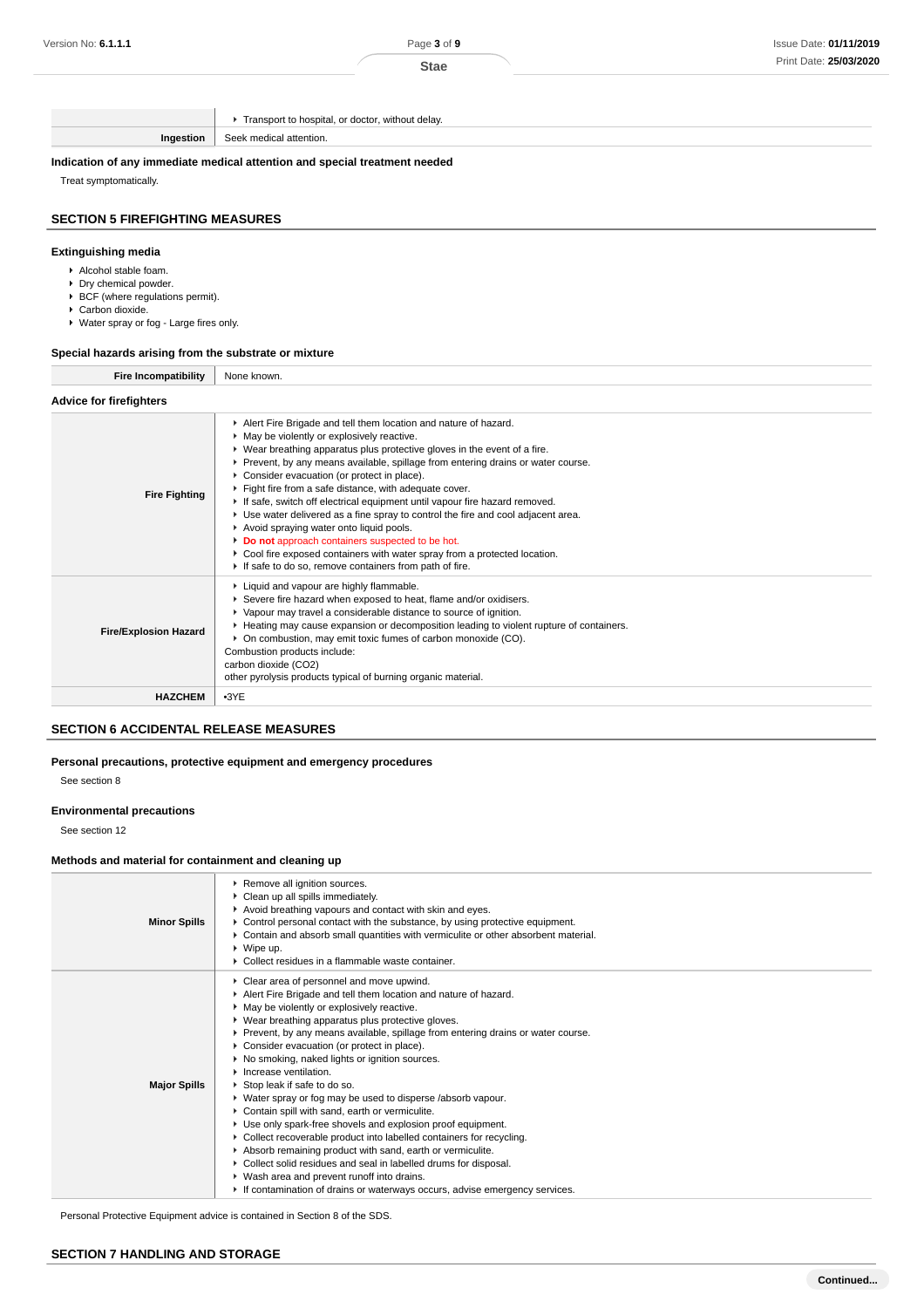### **Precautions for safe handling**

| Safe handling            | Avoid all personal contact, including inhalation.<br>▶ Wear protective clothing when risk of exposure occurs.<br>▶ Use in a well-ventilated area.<br>Prevent concentration in hollows and sumps.<br>DO NOT enter confined spaces until atmosphere has been checked.<br>Avoid smoking, naked lights, heat or ignition sources.<br>▶ When handling, DO NOT eat, drink or smoke.<br>▶ Vapour may ignite on pumping or pouring due to static electricity.<br>DO NOT use plastic buckets.<br>Earth and secure metal containers when dispensing or pouring product.<br>Use spark-free tools when handling.<br>Avoid contact with incompatible materials.<br>▶ Keep containers securely sealed.<br>Avoid physical damage to containers.<br>Always wash hands with soap and water after handling.<br>▶ Work clothes should be laundered separately.<br>Use good occupational work practice.<br>▶ Observe manufacturer's storage and handling recommendations contained within this SDS.<br>Atmosphere should be regularly checked against established exposure standards to ensure safe working conditions. |
|--------------------------|-----------------------------------------------------------------------------------------------------------------------------------------------------------------------------------------------------------------------------------------------------------------------------------------------------------------------------------------------------------------------------------------------------------------------------------------------------------------------------------------------------------------------------------------------------------------------------------------------------------------------------------------------------------------------------------------------------------------------------------------------------------------------------------------------------------------------------------------------------------------------------------------------------------------------------------------------------------------------------------------------------------------------------------------------------------------------------------------------------|
| <b>Other information</b> | Store in a dry and well ventilated-area, away from heat and sunlight.<br>Store between 10 and 25 deg. C.                                                                                                                                                                                                                                                                                                                                                                                                                                                                                                                                                                                                                                                                                                                                                                                                                                                                                                                                                                                            |

# **Conditions for safe storage, including any incompatibilities**

| Suitable container             | <b>DO NOT</b> repack. Use containers supplied by manufacturer only.                                            |
|--------------------------------|----------------------------------------------------------------------------------------------------------------|
| <b>Storage incompatibility</b> | Avoid storage with reducing agents.<br>Avoid strong acids, acid chlorides, acid anhydrides and chloroformates. |

# **SECTION 8 EXPOSURE CONTROLS / PERSONAL PROTECTION**

#### **Control parameters**

# **OCCUPATIONAL EXPOSURE LIMITS (OEL)**

# **INGREDIENT DATA**

| Source                             | Inaredient   | name   | <b>TWA</b>                     | <b>CTE</b><br>$-91$ by        | Peak            | Notes         |
|------------------------------------|--------------|--------|--------------------------------|-------------------------------|-----------------|---------------|
| Standards<br>Australia<br>-xposure | acetone<br>. | ≏etone | 500<br>ັma/m໌ ຈ<br>) ppm<br>10 | つつフに<br>1000 ppm<br>$\mod{m}$ | Available<br>NM | Not Available |

**EMERGENCY LIMITS**

| Ingredient | <b>Material name</b> | TEEL-1        | TEEL-2              | TEEL-3        |
|------------|----------------------|---------------|---------------------|---------------|
| acetone    | Acetone              | Not Available | Not Available       | Not Available |
|            |                      |               |                     |               |
| Ingredient | <b>Original IDLH</b> |               | <b>Revised IDLH</b> |               |
| acetone    | 2,500 ppm            |               | Not Available       |               |

# **MATERIAL DATA**

# **Exposure controls**

|                                     | Engineering controls are used to remove a hazard or place a barrier between the worker and the hazard. Well-designed engineering controls can<br>be highly effective in protecting workers and will typically be independent of worker interactions to provide this high level of protection.<br>The basic types of engineering controls are:<br>Process controls which involve changing the way a job activity or process is done to reduce the risk.<br>Enclosure and/or isolation of emission source which keeps a selected hazard "physically" away from the worker and ventilation that strategically<br>"adds" and "removes" air in the work environment. Ventilation can remove or dilute an air contaminant if designed properly. The design of a<br>ventilation system must match the particular process and chemical or contaminant in use.<br>Employers may need to use multiple types of controls to prevent employee overexposure.<br>For flammable liquids and flammable gases, local exhaust ventilation or a process enclosure ventilation system may be required. Ventilation<br>equipment should be explosion-resistant.<br>Air contaminants generated in the workplace possess varying "escape" velocities which, in turn, determine the "capture velocities" of fresh<br>circulating air required to effectively remove the contaminant. |                                  |  |  |  |
|-------------------------------------|--------------------------------------------------------------------------------------------------------------------------------------------------------------------------------------------------------------------------------------------------------------------------------------------------------------------------------------------------------------------------------------------------------------------------------------------------------------------------------------------------------------------------------------------------------------------------------------------------------------------------------------------------------------------------------------------------------------------------------------------------------------------------------------------------------------------------------------------------------------------------------------------------------------------------------------------------------------------------------------------------------------------------------------------------------------------------------------------------------------------------------------------------------------------------------------------------------------------------------------------------------------------------------------------------------------------------------------------------------------|----------------------------------|--|--|--|
|                                     | Type of Contaminant:                                                                                                                                                                                                                                                                                                                                                                                                                                                                                                                                                                                                                                                                                                                                                                                                                                                                                                                                                                                                                                                                                                                                                                                                                                                                                                                                         |                                  |  |  |  |
| Appropriate engineering<br>controls | solvent, vapours, degreasing etc., evaporating from tank (in still air).                                                                                                                                                                                                                                                                                                                                                                                                                                                                                                                                                                                                                                                                                                                                                                                                                                                                                                                                                                                                                                                                                                                                                                                                                                                                                     |                                  |  |  |  |
|                                     | aerosols, fumes from pouring operations, intermittent container filling, low speed conveyer transfers, welding, spray drift,<br>plating acid fumes, pickling (released at low velocity into zone of active generation)                                                                                                                                                                                                                                                                                                                                                                                                                                                                                                                                                                                                                                                                                                                                                                                                                                                                                                                                                                                                                                                                                                                                       |                                  |  |  |  |
|                                     | direct spray, spray painting in shallow booths, drum filling, conveyer loading, crusher dusts, gas discharge (active<br>generation into zone of rapid air motion)                                                                                                                                                                                                                                                                                                                                                                                                                                                                                                                                                                                                                                                                                                                                                                                                                                                                                                                                                                                                                                                                                                                                                                                            |                                  |  |  |  |
|                                     | Within each range the appropriate value depends on:                                                                                                                                                                                                                                                                                                                                                                                                                                                                                                                                                                                                                                                                                                                                                                                                                                                                                                                                                                                                                                                                                                                                                                                                                                                                                                          |                                  |  |  |  |
|                                     | Lower end of the range                                                                                                                                                                                                                                                                                                                                                                                                                                                                                                                                                                                                                                                                                                                                                                                                                                                                                                                                                                                                                                                                                                                                                                                                                                                                                                                                       | Upper end of the range           |  |  |  |
|                                     | 1: Room air currents minimal or favourable to capture                                                                                                                                                                                                                                                                                                                                                                                                                                                                                                                                                                                                                                                                                                                                                                                                                                                                                                                                                                                                                                                                                                                                                                                                                                                                                                        | 1: Disturbing room air currents  |  |  |  |
|                                     | 2: Contaminants of low toxicity or of nuisance value only.                                                                                                                                                                                                                                                                                                                                                                                                                                                                                                                                                                                                                                                                                                                                                                                                                                                                                                                                                                                                                                                                                                                                                                                                                                                                                                   | 2: Contaminants of high toxicity |  |  |  |
|                                     | 3: Intermittent, low production.                                                                                                                                                                                                                                                                                                                                                                                                                                                                                                                                                                                                                                                                                                                                                                                                                                                                                                                                                                                                                                                                                                                                                                                                                                                                                                                             | 3: High production, heavy use    |  |  |  |
|                                     |                                                                                                                                                                                                                                                                                                                                                                                                                                                                                                                                                                                                                                                                                                                                                                                                                                                                                                                                                                                                                                                                                                                                                                                                                                                                                                                                                              |                                  |  |  |  |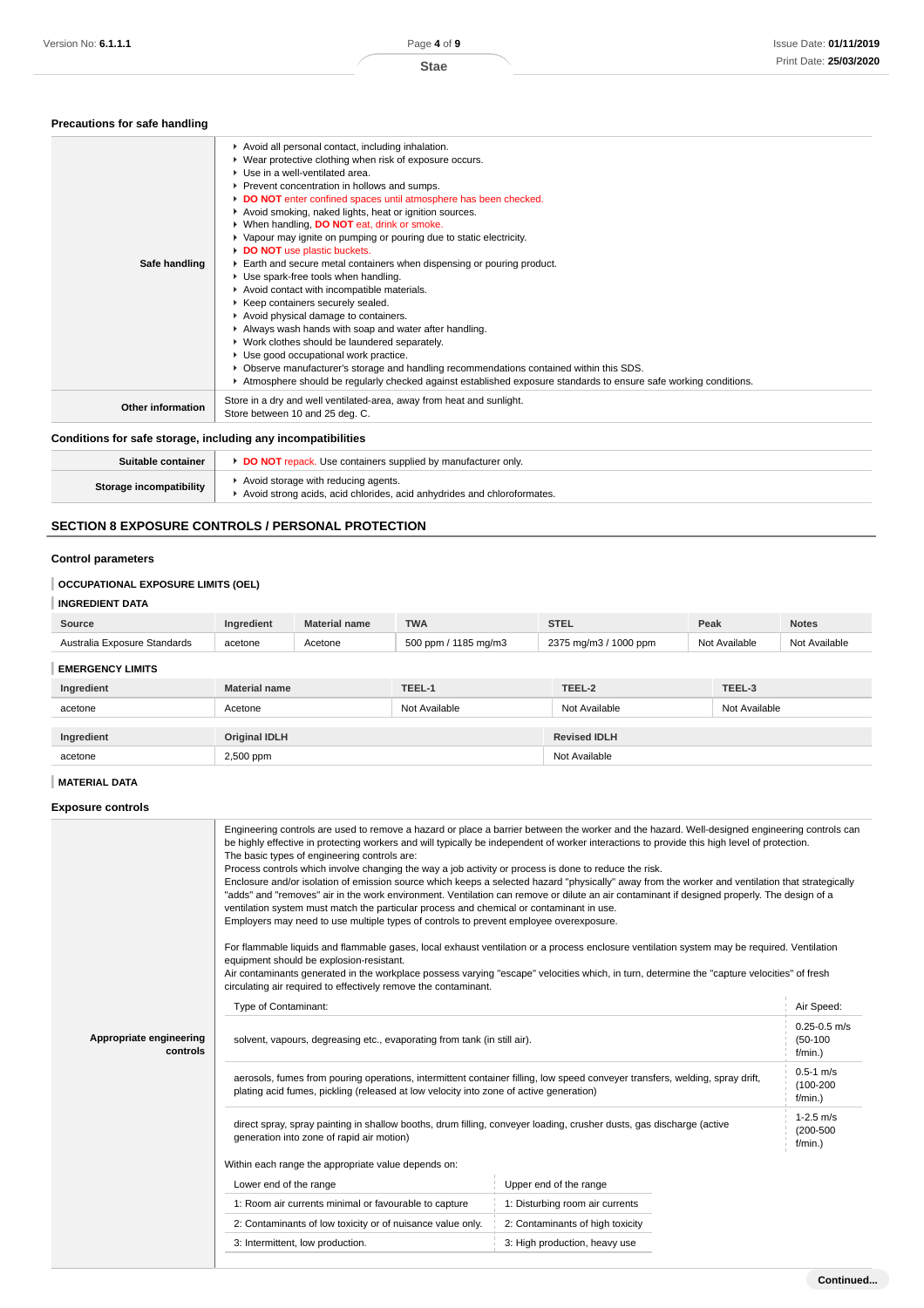|                              | 4: Small hood-local control only<br>4: Large hood or large air mass in motion<br>Simple theory shows that air velocity falls rapidly with distance away from the opening of a simple extraction pipe. Velocity generally decreases<br>with the square of distance from the extraction point (in simple cases). Therefore the air speed at the extraction point should be adjusted,<br>accordingly, after reference to distance from the contaminating source. The air velocity at the extraction fan, for example, should be a minimum of<br>1-2 m/s (200-400 f/min.) for extraction of solvents generated in a tank 2 meters distant from the extraction point. Other mechanical<br>considerations, producing performance deficits within the extraction apparatus, make it essential that theoretical air velocities are multiplied by<br>factors of 10 or more when extraction systems are installed or used.                                                |  |  |  |
|------------------------------|-----------------------------------------------------------------------------------------------------------------------------------------------------------------------------------------------------------------------------------------------------------------------------------------------------------------------------------------------------------------------------------------------------------------------------------------------------------------------------------------------------------------------------------------------------------------------------------------------------------------------------------------------------------------------------------------------------------------------------------------------------------------------------------------------------------------------------------------------------------------------------------------------------------------------------------------------------------------|--|--|--|
| <b>Personal protection</b>   |                                                                                                                                                                                                                                                                                                                                                                                                                                                                                                                                                                                                                                                                                                                                                                                                                                                                                                                                                                 |  |  |  |
| Eye and face protection      | Safety glasses with side shields.<br>Chemical goggles.<br>▶ Contact lenses may pose a special hazard; soft contact lenses may absorb and concentrate irritants. A written policy document, describing<br>the wearing of lenses or restrictions on use, should be created for each workplace or task. This should include a review of lens absorption<br>and adsorption for the class of chemicals in use and an account of injury experience. Medical and first-aid personnel should be trained in<br>their removal and suitable equipment should be readily available. In the event of chemical exposure, begin eye irrigation immediately and<br>remove contact lens as soon as practicable. Lens should be removed at the first signs of eye redness or irritation - lens should be removed in<br>a clean environment only after workers have washed hands thoroughly. [CDC NIOSH Current Intelligence Bulletin 59], [AS/NZS 1336 or<br>national equivalent] |  |  |  |
| <b>Skin protection</b>       | See Hand protection below                                                                                                                                                                                                                                                                                                                                                                                                                                                                                                                                                                                                                                                                                                                                                                                                                                                                                                                                       |  |  |  |
| <b>Hands/feet protection</b> | ▶ Wear chemical protective gloves, e.g. PVC.<br>▶ Wear safety footwear or safety gumboots, e.g. Rubber<br>Rubber Gloves                                                                                                                                                                                                                                                                                                                                                                                                                                                                                                                                                                                                                                                                                                                                                                                                                                         |  |  |  |
| <b>Body protection</b>       | See Other protection below                                                                                                                                                                                                                                                                                                                                                                                                                                                                                                                                                                                                                                                                                                                                                                                                                                                                                                                                      |  |  |  |
| Other protection             | • Overalls.<br>PVC Apron.<br>PVC protective suit may be required if exposure severe.<br>▶ Eyewash unit.<br>Ensure there is ready access to a safety shower.                                                                                                                                                                                                                                                                                                                                                                                                                                                                                                                                                                                                                                                                                                                                                                                                     |  |  |  |

#### **Respiratory protection**

Type AX Filter of sufficient capacity. (AS/NZS 1716 & 1715, EN 143:2000 & 149:2001, ANSI Z88 or national equivalent)

Where the concentration of gas/particulates in the breathing zone, approaches or exceeds the "Exposure Standard" (or ES), respiratory protection is required. Degree of protection varies with both face-piece and Class of filter; the nature of protection varies with Type of filter.

| <b>Required Minimum Protection Factor</b> | <b>Half-Face Respirator</b> | <b>Full-Face Respirator</b> | <b>Powered Air Respirator</b> |
|-------------------------------------------|-----------------------------|-----------------------------|-------------------------------|
| up to $10 \times ES$                      | Air-line*                   | $AX-2$                      | AX-PAPR-2 ^                   |
| up to $20 \times ES$                      |                             | $AX-3$                      |                               |
| $20+ x ES$                                |                             | Air-line**                  |                               |

\* - Continuous-flow; \*\* - Continuous-flow or positive pressure demand

^ - Full-face

A(All classes) = Organic vapours, B AUS or B1 = Acid gasses, B2 = Acid gas or hydrogen cyanide(HCN), B3 = Acid gas or hydrogen cyanide(HCN), E = Sulfur dioxide(SO2), G = Agricultural chemicals, K = Ammonia(NH3), Hg = Mercury, NO = Oxides of nitrogen, MB = Methyl bromide, AX = Low boiling point organic compounds(below 65 degC)

- Cartridge respirators should never be used for emergency ingress or in areas of unknown vapour concentrations or oxygen content.
- F The wearer must be warned to leave the contaminated area immediately on detecting any odours through the respirator. The odour may indicate that the mask is not functioning properly, that the vapour concentration is too high, or that the mask is not properly fitted. Because of these limitations, only restricted use of cartridge respirators is considered appropriate.
- Cartridge performance is affected by humidity. Cartridges should be changed after 2 hr of continuous use unless it is determined that the humidity is less than 75%, in which case, cartridges can be used for 4 hr. Used cartridges should be discarded daily, regardless of the length of time used

#### **SECTION 9 PHYSICAL AND CHEMICAL PROPERTIES**

### **Information on basic physical and chemical properties**

| Appearance                                      | Clear, pale yellow slightly viscous liquid with ester like odour, mixes with water. |                                                   |                |
|-------------------------------------------------|-------------------------------------------------------------------------------------|---------------------------------------------------|----------------|
| <b>Physical state</b>                           | Liquid                                                                              | Relative density (Water = $1$ )                   | $0.8 - 1.15$   |
| Odour                                           | Not Available                                                                       | <b>Partition coefficient n-octanol</b><br>/ water | Not Available  |
| <b>Odour threshold</b>                          | Not Available                                                                       | Auto-ignition temperature (°C)                    | Not Available  |
| pH (as supplied)                                | Not Available                                                                       | <b>Decomposition temperature</b>                  | Not Available  |
| Melting point / freezing point<br>(°C)          | Not Available                                                                       | Viscosity (cSt)                                   | Not Available  |
| Initial boiling point and boiling<br>range (°C) | gels before boiling                                                                 | Molecular weight (g/mol)                          | Not Applicable |
| Flash point (°C)                                | Not Available                                                                       | <b>Taste</b>                                      | Not Available  |
| <b>Evaporation rate</b>                         | Not Available                                                                       | <b>Explosive properties</b>                       | Not Available  |
| Flammability                                    | Not Available                                                                       | <b>Oxidising properties</b>                       | Not Available  |
| Upper Explosive Limit (%)                       | 13                                                                                  | Surface Tension (dyn/cm or<br>mN/m                | Not Available  |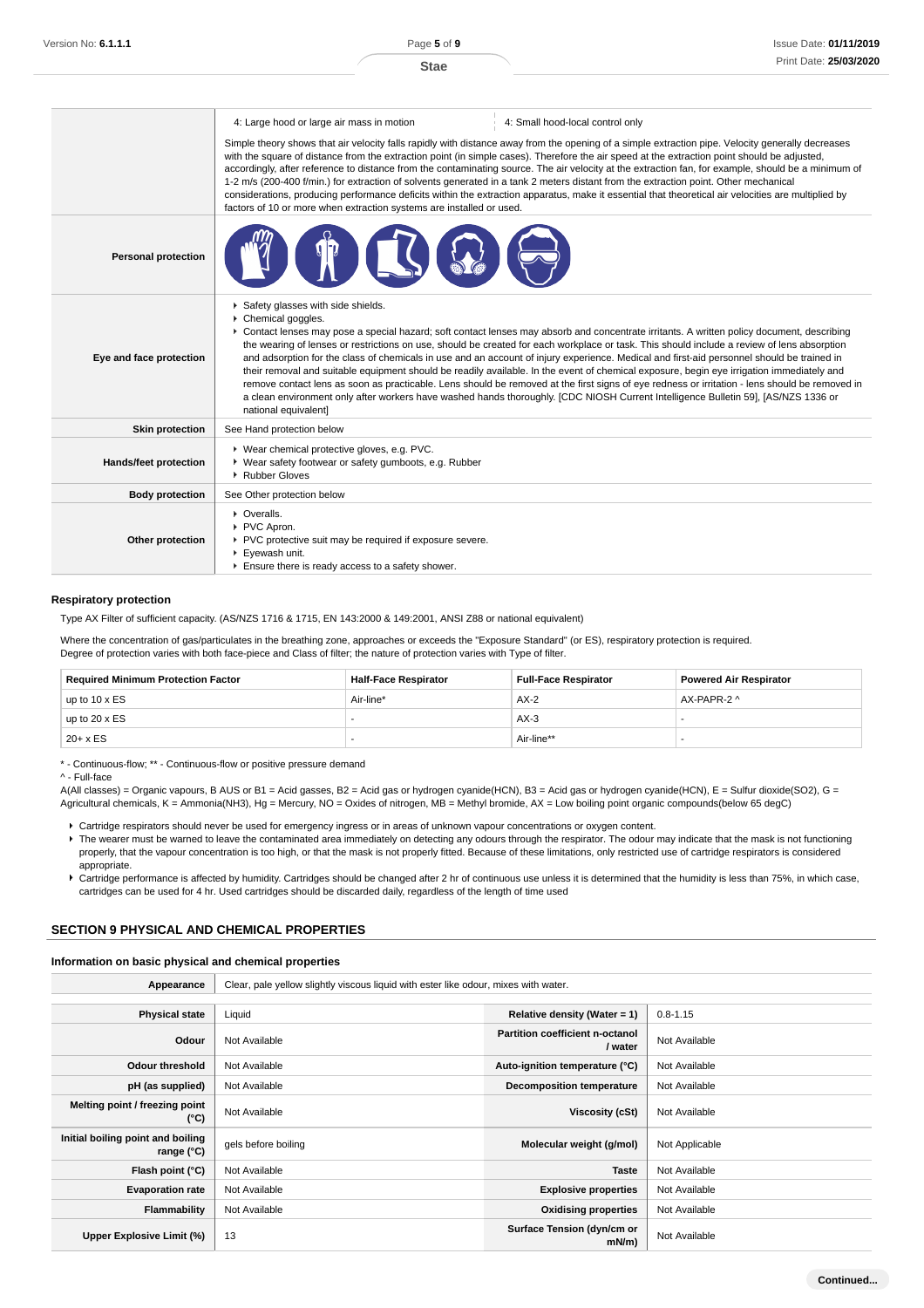| Lower Explosive Limit (%)  | - 3           | <b>Volatile Component (%vol)</b> | Not Available |
|----------------------------|---------------|----------------------------------|---------------|
| Vapour pressure (kPa)      | Not Available | Gas group                        | Not Available |
| Solubility in water        | Miscible      | pH as a solution (1%)            | Not Available |
| Vapour density $(Air = 1)$ | Not Available | VOC a/L                          | Not Available |

# **SECTION 10 STABILITY AND REACTIVITY**

| Reactivity                            | See section 7                                                                                                                        |
|---------------------------------------|--------------------------------------------------------------------------------------------------------------------------------------|
| <b>Chemical stability</b>             | • Unstable in the presence of incompatible materials.<br>▶ Product is considered stable.<br>Hazardous polymerisation will not occur. |
| Possibility of hazardous<br>reactions | See section 7                                                                                                                        |
| <b>Conditions to avoid</b>            | See section 7                                                                                                                        |
| Incompatible materials                | See section 7                                                                                                                        |
| Hazardous decomposition<br>products   | See section 5                                                                                                                        |

# **SECTION 11 TOXICOLOGICAL INFORMATION**

# **Information on toxicological effects**

| Inhaled             | Evidence shows, or practical experience predicts, that the material produces irritation of the respiratory system, in a substantial number of<br>individuals, following inhalation. In contrast to most organs, the lung is able to respond to a chemical insult by first removing or neutralising the<br>irritant and then repairing the damage. The repair process, which initially evolved to protect mammalian lungs from foreign matter and antigens,<br>may however, produce further lung damage resulting in the impairment of gas exchange, the primary function of the lungs. Respiratory tract<br>irritation often results in an inflammatory response involving the recruitment and activation of many cell types, mainly derived from the vascular<br>system.<br>Inhalation of vapours may cause drowsiness and dizziness. This may be accompanied by narcosis, reduced alertness, loss of reflexes, lack of<br>coordination and vertigo. |                                                                                                                                              |  |  |
|---------------------|-------------------------------------------------------------------------------------------------------------------------------------------------------------------------------------------------------------------------------------------------------------------------------------------------------------------------------------------------------------------------------------------------------------------------------------------------------------------------------------------------------------------------------------------------------------------------------------------------------------------------------------------------------------------------------------------------------------------------------------------------------------------------------------------------------------------------------------------------------------------------------------------------------------------------------------------------------|----------------------------------------------------------------------------------------------------------------------------------------------|--|--|
| Ingestion           | Accidental ingestion of the material may be damaging to the health of the individual.                                                                                                                                                                                                                                                                                                                                                                                                                                                                                                                                                                                                                                                                                                                                                                                                                                                                 |                                                                                                                                              |  |  |
|                     | Repeated exposure may cause skin cracking, flaking or drying following normal handling and use.<br>Open cuts, abraded or irritated skin should not be exposed to this material<br>Entry into the blood-stream through, for example, cuts, abrasions, puncture wounds or lesions, may produce systemic injury with harmful effects.<br>Examine the skin prior to the use of the material and ensure that any external damage is suitably protected.                                                                                                                                                                                                                                                                                                                                                                                                                                                                                                    |                                                                                                                                              |  |  |
| <b>Skin Contact</b> | Evidence exists, or practical experience predicts, that the material either produces inflammation of the skin in a substantial number of individuals<br>following direct contact, and/or produces significant inflammation when applied to the healthy intact skin of animals, for up to four hours, such<br>inflammation being present twenty-four hours or more after the end of the exposure period. Skin irritation may also be present after prolonged or<br>repeated exposure; this may result in a form of contact dermatitis (nonallergic). The dermatitis is often characterised by skin redness (erythema)<br>and swelling (oedema) which may progress to blistering (vesiculation), scaling and thickening of the epidermis. At the microscopic level there<br>may be intercellular oedema of the spongy layer of the skin (spongiosis) and intracellular oedema of the epidermis.                                                         |                                                                                                                                              |  |  |
| Eye                 | Evidence exists, or practical experience predicts, that the material may cause severe eye irritation in a substantial number of individuals and/or<br>may produce significant ocular lesions which are present twenty-four hours or more after instillation into the eye(s) of experimental animals. Eye<br>contact may cause significant inflammation with pain. Corneal injury may occur; permanent impairment of vision may result unless treatment is<br>prompt and adequate. Repeated or prolonged exposure to irritants may cause inflammation characterised by a temporary redness (similar to<br>windburn) of the conjunctiva (conjunctivitis); temporary impairment of vision and/or other transient eye damage/ulceration may occur.                                                                                                                                                                                                        |                                                                                                                                              |  |  |
| Chronic             | Long-term exposure to respiratory irritants may result in disease of the airways involving difficult breathing and related systemic problems.<br>Practical experience shows that skin contact with the material is capable either of inducing a sensitisation reaction in a substantial number of<br>individuals, and/or of producing a positive response in experimental animals.<br>Prolonged or repeated skin contact may cause drying with cracking, irritation and possible dermatitis following.<br>Limited evidence suggests that repeated or long-term occupational exposure may produce cumulative health effects involving organs or<br>biochemical systems.                                                                                                                                                                                                                                                                                |                                                                                                                                              |  |  |
|                     | <b>TOXICITY</b>                                                                                                                                                                                                                                                                                                                                                                                                                                                                                                                                                                                                                                                                                                                                                                                                                                                                                                                                       | <b>IRRITATION</b>                                                                                                                            |  |  |
| <b>Stae</b>         | Not Available                                                                                                                                                                                                                                                                                                                                                                                                                                                                                                                                                                                                                                                                                                                                                                                                                                                                                                                                         | Not Available                                                                                                                                |  |  |
|                     | <b>TOXICITY</b>                                                                                                                                                                                                                                                                                                                                                                                                                                                                                                                                                                                                                                                                                                                                                                                                                                                                                                                                       | <b>IRRITATION</b>                                                                                                                            |  |  |
|                     | Dermal (rabbit) LD50: = 20 mg/kg <sup>[2]</sup>                                                                                                                                                                                                                                                                                                                                                                                                                                                                                                                                                                                                                                                                                                                                                                                                                                                                                                       | Eye (human): 500 ppm - irritant                                                                                                              |  |  |
|                     | Inhalation (rat) LC50: 100.2 mg/l/8hr <sup>[2]</sup>                                                                                                                                                                                                                                                                                                                                                                                                                                                                                                                                                                                                                                                                                                                                                                                                                                                                                                  | Eye (rabbit): 20mg/24hr -moderate                                                                                                            |  |  |
|                     | Oral (rat) LD50: 1800-7300 mg/kg <sup>[2]</sup>                                                                                                                                                                                                                                                                                                                                                                                                                                                                                                                                                                                                                                                                                                                                                                                                                                                                                                       | Eye (rabbit): 3.95 mg - SEVERE                                                                                                               |  |  |
| acetone             |                                                                                                                                                                                                                                                                                                                                                                                                                                                                                                                                                                                                                                                                                                                                                                                                                                                                                                                                                       | Eye: adverse effect observed (irritating)[1]                                                                                                 |  |  |
|                     |                                                                                                                                                                                                                                                                                                                                                                                                                                                                                                                                                                                                                                                                                                                                                                                                                                                                                                                                                       | Skin (rabbit): 500 mg/24hr - mild                                                                                                            |  |  |
|                     |                                                                                                                                                                                                                                                                                                                                                                                                                                                                                                                                                                                                                                                                                                                                                                                                                                                                                                                                                       | Skin (rabbit):395mg (open) - mild                                                                                                            |  |  |
|                     |                                                                                                                                                                                                                                                                                                                                                                                                                                                                                                                                                                                                                                                                                                                                                                                                                                                                                                                                                       | Skin: no adverse effect observed (not irritating)[1]                                                                                         |  |  |
| Legend:             | specified data extracted from RTECS - Register of Toxic Effect of chemical Substances                                                                                                                                                                                                                                                                                                                                                                                                                                                                                                                                                                                                                                                                                                                                                                                                                                                                 | 1. Value obtained from Europe ECHA Registered Substances - Acute toxicity 2.* Value obtained from manufacturer's SDS. Unless otherwise       |  |  |
|                     |                                                                                                                                                                                                                                                                                                                                                                                                                                                                                                                                                                                                                                                                                                                                                                                                                                                                                                                                                       |                                                                                                                                              |  |  |
|                     |                                                                                                                                                                                                                                                                                                                                                                                                                                                                                                                                                                                                                                                                                                                                                                                                                                                                                                                                                       | The material may cause skin irritation after prolonged or repeated exposure and may produce a contact dermatitis (nonallergic). This form of |  |  |

**ACETONE**

dermatitis is often characterised by skin redness (erythema) and swelling epidermis. Histologically there may be intercellular oedema of the spongy layer (spongiosis) and intracellular oedema of the epidermis. for acetone: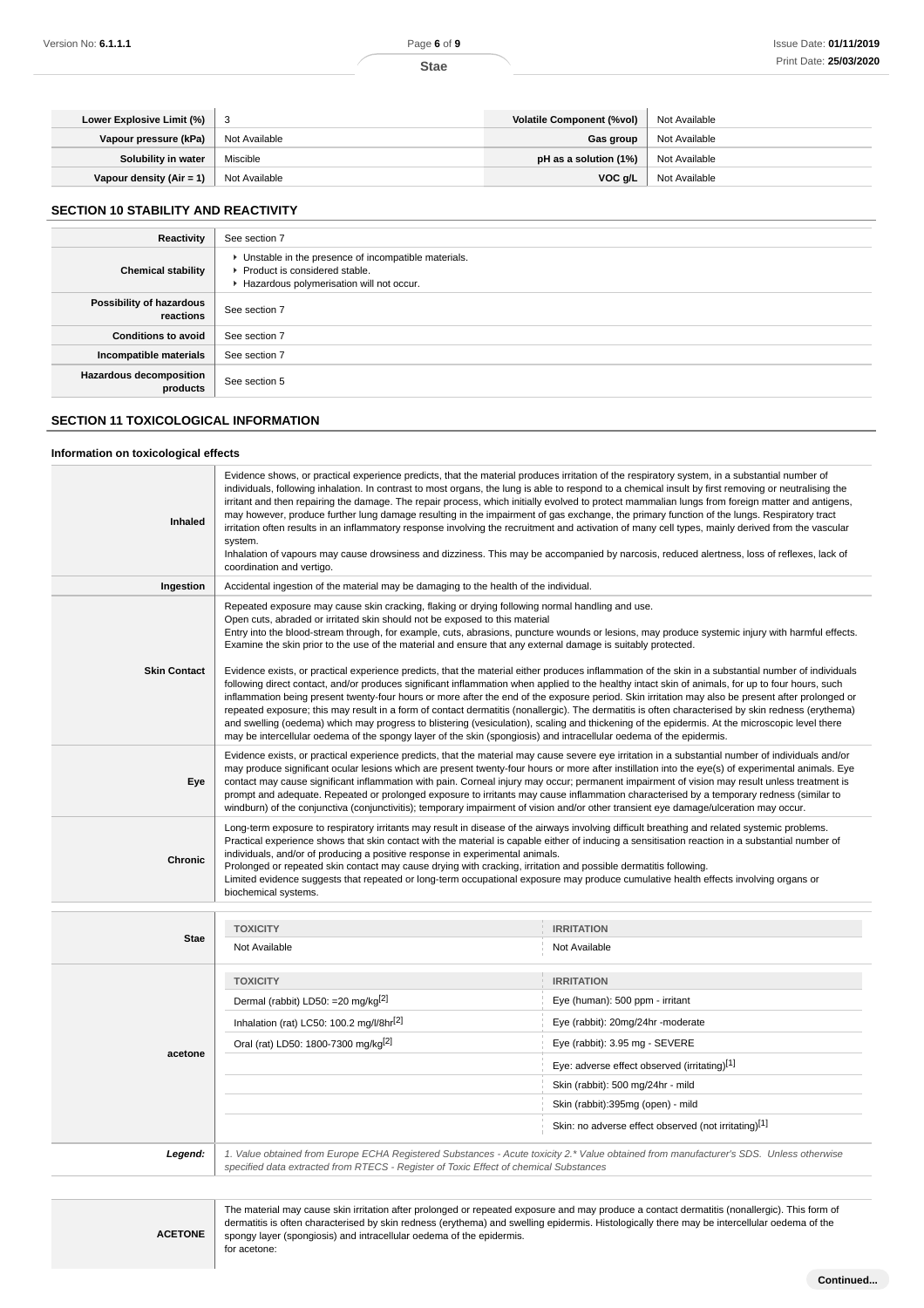The acute toxicity of acetone is low. Acetone is not a skin irritant or sensitiser but is a defatting agent to the skin. Acetone is an eye irritant. The subchronic toxicity of acetone has been examined in mice and rats that were administered acetone in the drinking water and again in rats treated by oral gavage. Acetone-induced increases in relative kidney weight changes were observed in male and female rats used in the oral 13-week study. Acetone treatment caused increases in the relative liver weight in male and female rats that were not associated with histopathologic effects and the effects may have been associated with microsomal enzyme induction. Haematologic effects consistent with macrocytic anaemia were also noted in male rats along with hyperpigmentation in the spleen. The most notable findings in the mice were increased liver and decreased spleen weights. Overall, the no-observed-effect-levels in the drinking water study were 1% for male rats (900 mg/kg/d) and male mice (2258 mg/kg/d), 2% for female mice (5945 mg/kg/d), and 5% for female rats (3100 mg/kg/d). For developmental effects, a statistically significant reduction in foetal weight, and a slight, but statistically significant increase in the percent incidence of later resorptions were seen in mice at 15,665 mg/m3 and in rats at 26,100 mg/m3. The no-observable-effect level for developmental toxicity was determined to be 5220 mg/m3 for both rats and mice.

Teratogenic effects were not observed in rats and mice tested at 26,110 and 15,665 mg/m3, respectively. Lifetime dermal carcinogenicity studies in mice treated with up to 0.2 mL of acetone did not reveal any increase in organ tumor incidence relative to untreated control animals. The scientific literature contains many different studies that have measured either the neurobehavioural performance or neurophysiological response of humans exposed to acetone. Effect levels ranging from about 600 to greater than 2375 mg/m3 have been reported. Neurobehavioral studies with acetone-exposed employees have recently shown that 8-hr exposures in excess of 2375 mg/m3 were not associated with any dose-related changes in response time, vigilance, or digit span scores. Clinical case studies, controlled human volunteer studies, animal research, and occupational field evaluations all indicate that the NOAEL for this effect is 2375 mg/m3 or greater.

| ×<br><b>Skin Irritation/Corrosion</b><br>Reproductivity<br>$\checkmark$<br><b>STOT - Single Exposure</b><br><b>Serious Eye Damage/Irritation</b><br>$\checkmark$<br>$\checkmark$<br><b>Respiratory or Skin</b> | Acute Toxicity | <b>x</b> | Carcinogenicity                 | × |
|----------------------------------------------------------------------------------------------------------------------------------------------------------------------------------------------------------------|----------------|----------|---------------------------------|---|
|                                                                                                                                                                                                                |                |          |                                 |   |
|                                                                                                                                                                                                                |                |          |                                 |   |
|                                                                                                                                                                                                                | sensitisation  |          | <b>STOT - Repeated Exposure</b> | × |
| ×<br>×<br><b>Aspiration Hazard</b><br><b>Mutagenicity</b>                                                                                                                                                      |                |          |                                 |   |

**Legend:**  $\mathbf{X}$  – Data either not available or does not fill the criteria for classification – Data available to make classification

### **SECTION 12 ECOLOGICAL INFORMATION**

#### **Toxicity**

| Stae    | <b>ENDPOINT</b><br>Not<br>Available                                                                                                                                                                                                                                                                                                                                                             | <b>TEST DURATION (HR)</b><br>Not Available | <b>SPECIES</b><br>Not Available            | <b>VALUE</b><br>Not<br>Available         | <b>SOURCE</b><br>Not<br>Available    |
|---------|-------------------------------------------------------------------------------------------------------------------------------------------------------------------------------------------------------------------------------------------------------------------------------------------------------------------------------------------------------------------------------------------------|--------------------------------------------|--------------------------------------------|------------------------------------------|--------------------------------------|
| acetone | <b>ENDPOINT</b><br><b>LC50</b><br>EC50                                                                                                                                                                                                                                                                                                                                                          | <b>TEST DURATION (HR)</b><br>96<br>48      | <b>SPECIES</b><br>Fish<br>Crustacea        | <b>VALUE</b><br>5-540mg/L<br>$>100$ mg/L | <b>SOURCE</b><br>$\overline{2}$<br>4 |
|         | EC50<br><b>NOEC</b>                                                                                                                                                                                                                                                                                                                                                                             | 96<br>240                                  | Algae or other aquatic plants<br>Crustacea | 20.565mg/L<br>1-866mg/L                  | $\overline{4}$<br>$\overline{2}$     |
| Legend: | Extracted from 1. IUCLID Toxicity Data 2. Europe ECHA Registered Substances - Ecotoxicological Information - Aquatic Toxicity 3. EPIWIN Suite<br>V3.12 (QSAR) - Aquatic Toxicity Data (Estimated) 4. US EPA, Ecotox database - Aquatic Toxicity Data 5. ECETOC Aquatic Hazard Assessment<br>Data 6. NITE (Japan) - Bioconcentration Data 7. METI (Japan) - Bioconcentration Data 8. Vendor Data |                                            |                                            |                                          |                                      |

#### **DO NOT** discharge into sewer or waterways.

#### **Persistence and degradability**

| Ingradiar    | Vater/Soil            | tence: Air             |
|--------------|-----------------------|------------------------|
| acetone<br>. | LOV<br>davs)<br>-lite | 116.25 days)<br>۱۴۵–۰، |

#### **Bioaccumulative potential**

| Ingredient | <b>Bioaccumulation</b> |
|------------|------------------------|
| acetone    | LOW (BCF = $0.69$ )    |
|            |                        |

# **Mobility in soil**

| Ingredient   | <b>Mobility</b>                      |
|--------------|--------------------------------------|
| acetone<br>. | $\mathbf{H}$<br>.981'<br>. .<br>$ -$ |

## **SECTION 13 DISPOSAL CONSIDERATIONS**

| Waste treatment methods      |                                                                                                                                                                                                                                                                                                                                                                                                                                                                                                                                                                                                                                                                                                                                                                                                                                            |
|------------------------------|--------------------------------------------------------------------------------------------------------------------------------------------------------------------------------------------------------------------------------------------------------------------------------------------------------------------------------------------------------------------------------------------------------------------------------------------------------------------------------------------------------------------------------------------------------------------------------------------------------------------------------------------------------------------------------------------------------------------------------------------------------------------------------------------------------------------------------------------|
| Product / Packaging disposal | • Containers may still present a chemical hazard/ danger when empty.<br>▶ Return to supplier for reuse/ recycling if possible.<br>Otherwise:<br>If container can not be cleaned sufficiently well to ensure that residuals do not remain or if the container cannot be used to store the same<br>product, then puncture containers, to prevent re-use, and bury at an authorised landfill.<br>► Where possible retain label warnings and SDS and observe all notices pertaining to the product.<br>DO NOT allow wash water from cleaning or process equipment to enter drains.<br>It may be necessary to collect all wash water for treatment before disposal.<br>In all cases disposal to sewer may be subject to local laws and regulations and these should be considered first.<br>• Where in doubt contact the responsible authority. |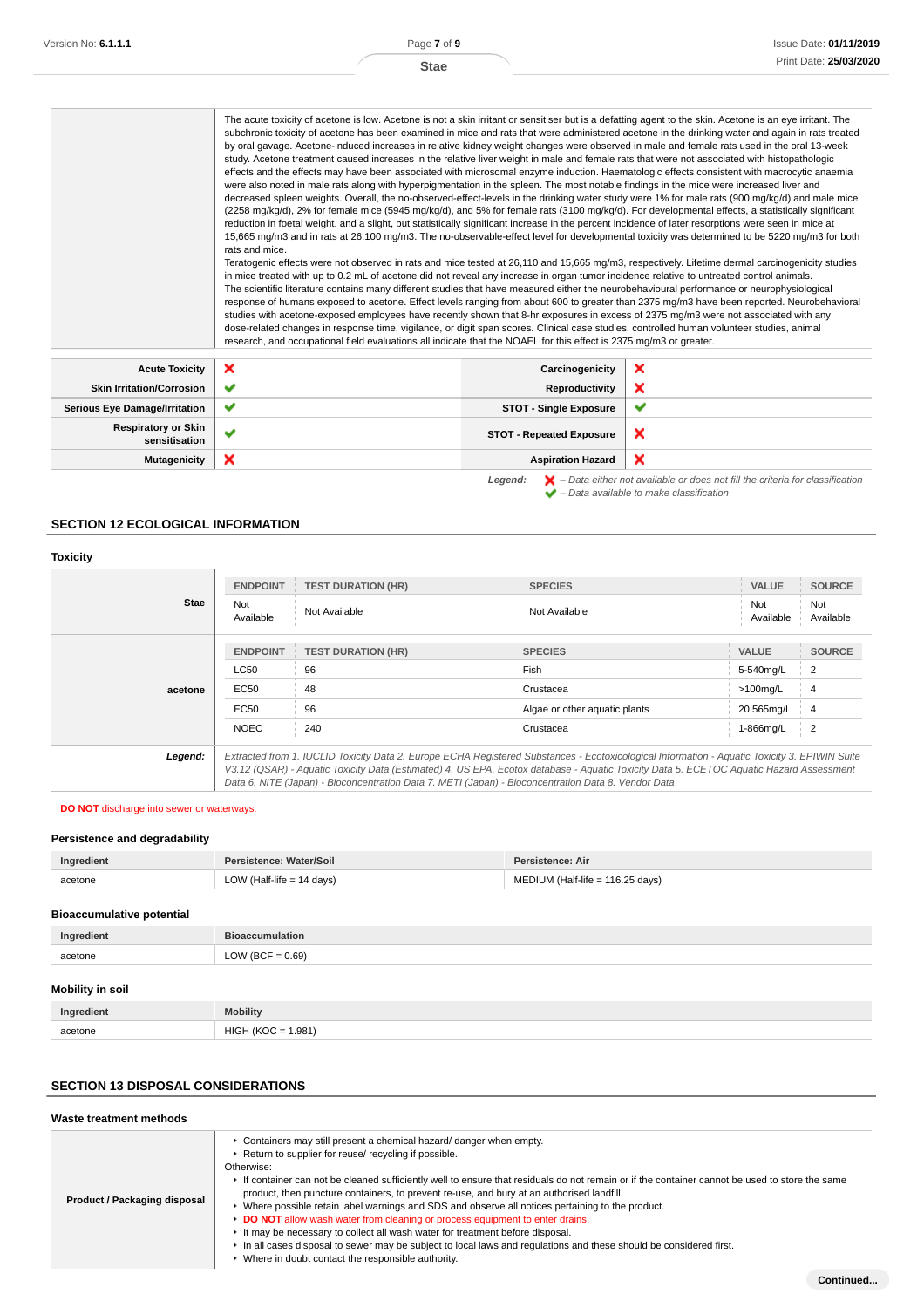Consult State Land Waste Management Authority for disposal. Bury residue in an authorised landfill.

# **SECTION 14 TRANSPORT INFORMATION**

## **Labels Required**



**Marine Pollutant** NO **HAZCHEM** •3YE

### **Land transport (ADG)**

| UN number                    | 1993                                                            |  |  |  |
|------------------------------|-----------------------------------------------------------------|--|--|--|
| UN proper shipping name      | FLAMMABLE LIQUID, N.O.S. (contains acetone)                     |  |  |  |
| Transport hazard class(es)   | Class<br>3<br>Not Applicable<br>Subrisk                         |  |  |  |
| Packing group                | Ш                                                               |  |  |  |
| <b>Environmental hazard</b>  | Not Applicable                                                  |  |  |  |
| Special precautions for user | Special provisions<br>274<br>Limited quantity<br>1 <sub>L</sub> |  |  |  |

#### **Air transport (ICAO-IATA / DGR)**

| <b>UN number</b>             | 1993                                                                                                                                                                                                                                                                                        |                                                                     |  |
|------------------------------|---------------------------------------------------------------------------------------------------------------------------------------------------------------------------------------------------------------------------------------------------------------------------------------------|---------------------------------------------------------------------|--|
| UN proper shipping name      | Flammable liquid, n.o.s. * (contains acetone)                                                                                                                                                                                                                                               |                                                                     |  |
| Transport hazard class(es)   | <b>ICAO/IATA Class</b><br>3<br>ICAO / IATA Subrisk<br>Not Applicable<br>3H<br><b>ERG Code</b>                                                                                                                                                                                               |                                                                     |  |
| Packing group                | $\mathbf{H}$                                                                                                                                                                                                                                                                                |                                                                     |  |
| <b>Environmental hazard</b>  | Not Applicable                                                                                                                                                                                                                                                                              |                                                                     |  |
| Special precautions for user | Special provisions<br>Cargo Only Packing Instructions<br>Cargo Only Maximum Qty / Pack<br>Passenger and Cargo Packing Instructions<br>Passenger and Cargo Maximum Qty / Pack<br>Passenger and Cargo Limited Quantity Packing Instructions<br>Passenger and Cargo Limited Maximum Qty / Pack | A <sub>3</sub><br>364<br>60L<br>353<br>5L<br>Y341<br>1 <sub>L</sub> |  |

### **Sea transport (IMDG-Code / GGVSee)**

| UN number                    | 1993                                                                                                         |  |  |
|------------------------------|--------------------------------------------------------------------------------------------------------------|--|--|
| UN proper shipping name      | FLAMMABLE LIQUID, N.O.S. (contains acetone)                                                                  |  |  |
| Transport hazard class(es)   | <b>IMDG Class</b><br>3<br><b>IMDG Subrisk</b><br>Not Applicable                                              |  |  |
| Packing group                | $\mathbf{I}$                                                                                                 |  |  |
| <b>Environmental hazard</b>  | Not Applicable                                                                                               |  |  |
| Special precautions for user | <b>EMS Number</b><br>$F-E$ , S-E<br>Special provisions<br>274<br><b>Limited Quantities</b><br>1 <sub>L</sub> |  |  |

## **Transport in bulk according to Annex II of MARPOL and the IBC code**

### Not Applicable

If packed as Chemical kits the following classification may be considered if all ICAO/IATA transport requirements are met: Chemical Kit UN3316 - Class 9, SP A44 & A163.